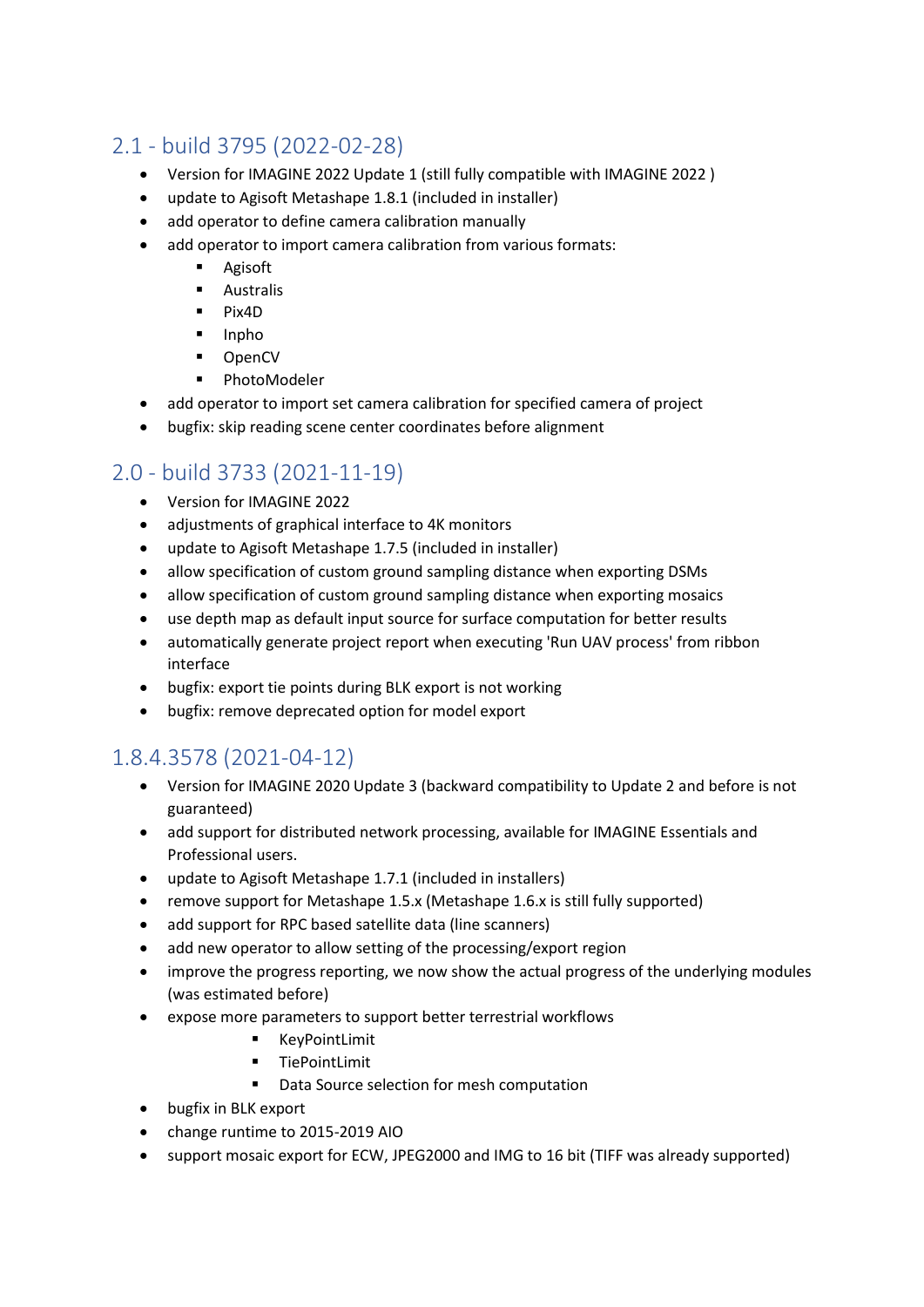## 1.8.2 (2020-06-10)

• extends the BLK export functionality

### 1.8.1 (2020-02-27)

- update to Metashape 1.6.x (1.5.x is still fully supported)
- adds saveProject option to several export operators to keep Metashape internal data
- add face count parameter to TiledModel export operator
- rename Cesium 3D point cloud export files to \*.zip
- improve QT-dialog loading time

#### 1.8.0 (2019-11-31)

- provides operators in 32 and 64 bit for IMAGINE 2020 (two independent installers)
- Update to Agisoft Metashape 1.5.5 (included in installers)
- Improve Licensing process (for Metashape) when behind PROXY, use can now specify proxy settings
- Improve Licensing process (for Metashape) when using Virtual machine as floating license server
- Improve integration in Python
- bugfix: correct TypeError("Can't convert 'Metashape.PointCloud.Filter.Criterion' object to str implicitly",)

# 1.7.1 (2019-05-03)

• make EXIF validation more robust to support none conform EXIF header

### 1.7.0 (2019-04-08)

- make compatible with Agisoft Metashape 1.5.x (PhotoScan 1.4.x is still supported)
- add formats glTF and X3D to model export
- add support for multi camera, rigid multi camera and multi band recording layouts (only available when using the operators in your own models)
- add filter possibility when exporting tie points in 'Export Block File' operator (only available when using the operators in your own models)
- bugfix: fix determination of IMAGINE home path when executed in Python context

### 1.6.1 (2018-09-24)

- none public version for specific project
- add OSGB tile export

#### 1.6.0 (2018-08-22)

- none public version for specific project
- add multi-camera support for project creation

### 1.5.1 (2018-05-09)

• fixes problem with setting access rights of configuration files (update of NSIS plugin)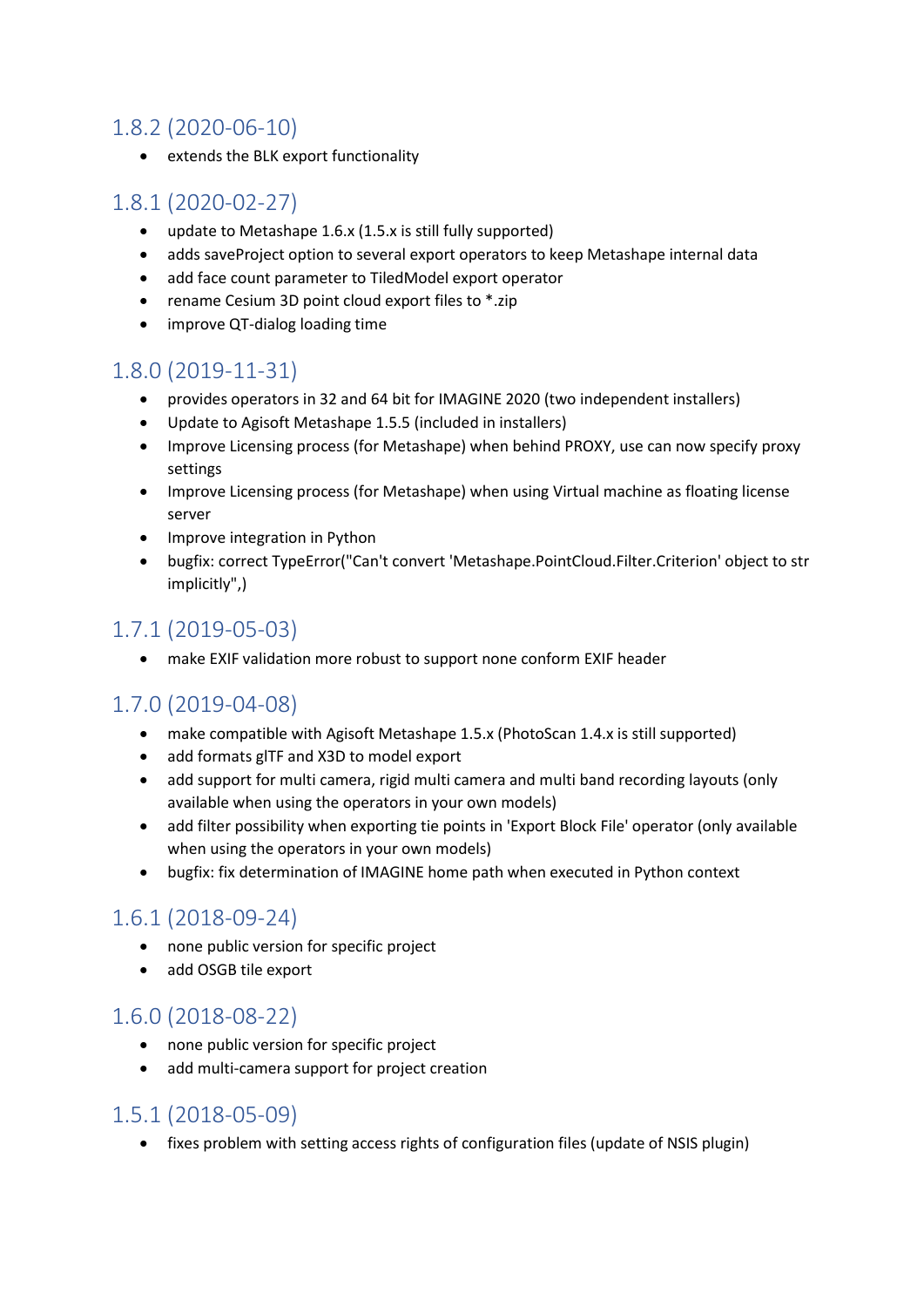## 1.5.0

- provides operators in 32 and 64 bit for IMAGINE 2018
- migration to Agisoft PhotoScan 1.4.x
- removes restriction to shipped version of PhotoScan (1.4.1), end user can now independently update PhotoScan
- new operators for export of:
- various 3D-Model formats,
- various Tiled-3D-Model formats,
- various Project formats,
- various PointCloud formats
- triangulation report
	- extended functionality
	- export of contour lines during DSM export
	- ports for image file creation options for mosaic and DSM operators (BigTiff, compression,...)
	- new dialog for essentials customers to allow exporting to all supported export types
	- open default IMAGINE folder when selecting input image folder in dialog

### 1.4.4

- change to general version of Agisoft PhotoScan Pro 1.2.7 to support floating licenses
	- new license feature required --> use PhotoScanFloatingLicensingClient\_1.2.exe and PhotoScanFloatingLicensingServer\_1.2.exe
	- provide IMAGINE preference to manually select installed version of Agisoft PhotoScan Pro (default: C:\Program Files\Agisoft\PhotoScan Pro)

#### 1.4.3

- bugfix: arbitrary surface mode did not work when used from EML-dialog
- log messages in 64bit were corrupted

#### 1.4.2

- bugfix: image selection didn't work when using 'From GPS track' in essentials dialog, no image was selected
- improve error message when no images are found in folder
- update to PhotoScan 1.2.6 (last official release before 1.3)
- bugfix: UAV Layout didn't show 'Run UAV process' button
- Migration to IMAGINE 2016 SP1